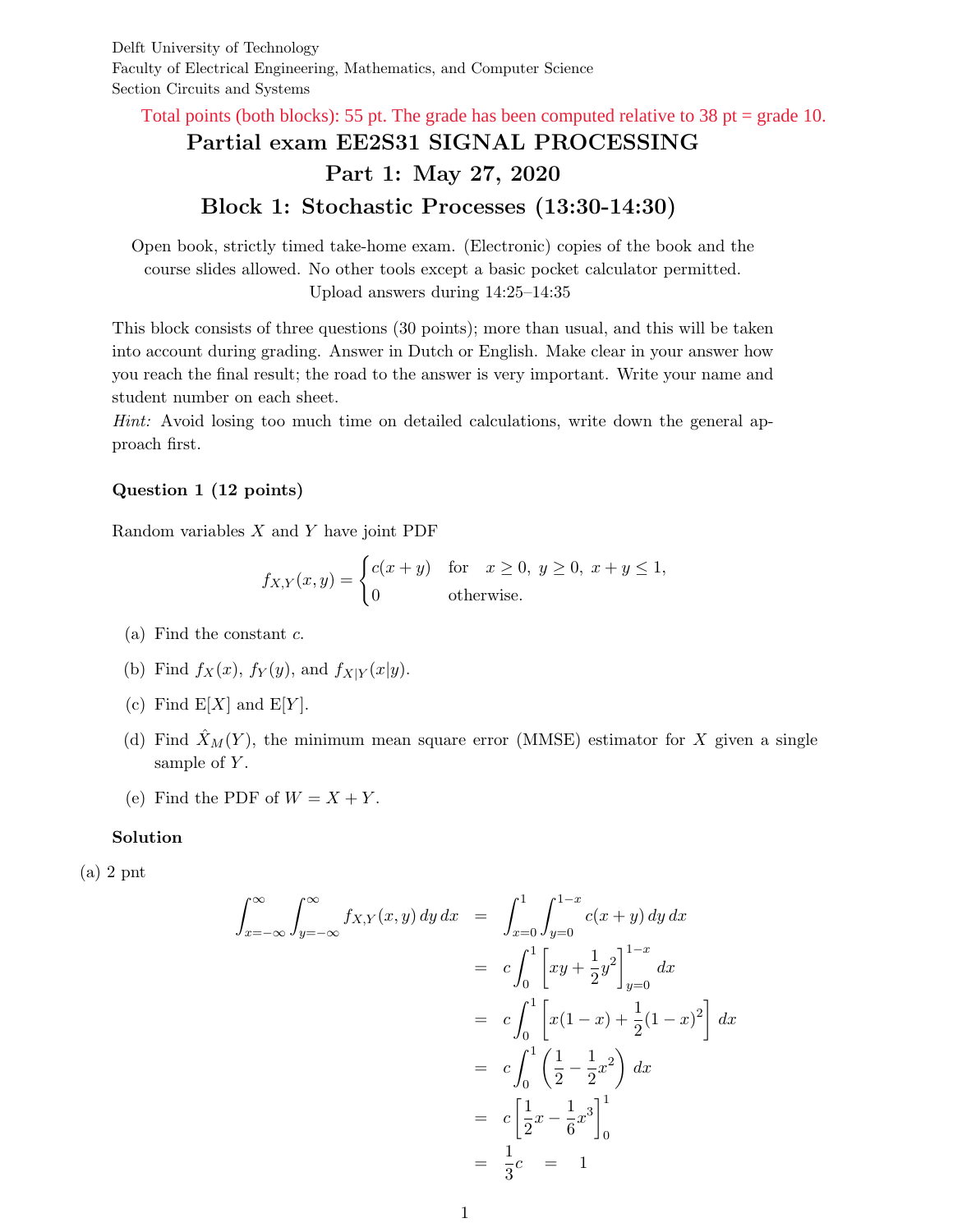Hence  $c = 3$ .

(b) 3 pnt For  $0 \le x \le 1$ ,

$$
f_X(x) = \int_{y=0}^{1-x} c(x+y) \, dy = c \left(\frac{1}{2} - \frac{1}{2}x^2\right)
$$

The complete PDF is

$$
f_X(x) = \begin{cases} \frac{3}{2}(1-x^2) & \text{for } 0 \le x \le 1, \\ 0 & \text{otherwise.} \end{cases}
$$

Based on symmetry,  $f_Y(y) = f_X(y)$ , hence

$$
f_Y(y) = \begin{cases} \frac{3}{2}(1-y^2) & \text{for } 0 \le y \le 1, \\ 0 & \text{otherwise.} \end{cases}
$$

$$
f_{X|Y}(x|y) = \frac{f_{X,Y}(x,y)}{f_Y(y)} = \begin{cases} 2\frac{x+y}{1-y^2} & 0 \le x \le 1-y\\ 0 & \text{otherwise} \end{cases}
$$

(c) 2 pnt

$$
E[X] = \int_{-\infty}^{\infty} x f_X(x) dx = \frac{3}{2} \int_0^1 x(1 - x^2) dx = \frac{3}{2} \left[ \frac{1}{2} x^2 - \frac{1}{4} x^4 \right]_0^1 = \frac{3}{8}
$$
  
\n
$$
E[Y] = E[X] = \frac{3}{8} \qquad \text{(based on symmetry)}
$$

(d) 3 pnt The MMSE is always  $\hat{X}_M(Y) = \mathbb{E}[X|Y]$ . Using  $f_{X|Y}(x|y)$ ,

$$
E[X|y] = \int_{-\infty}^{\infty} x f_{X|Y}(x|y) dx
$$
  
\n
$$
= 2 \int_{0}^{1-y} x \frac{x+y}{1-y^2} dx
$$
  
\n
$$
= \frac{2}{1-y^2} \left[ \frac{1}{3} x^3 + \frac{1}{2} x^2 y \right]_{x=0}^{1-y}
$$
  
\n
$$
= \frac{2}{1-y^2} \left( \frac{1}{3} (1-y)^3 + \frac{1}{2} (1-y)^2 y \right)
$$
  
\n
$$
= \frac{1-y}{1+y} \left( \frac{2}{3} (1-y) + y \right)
$$
  
\n
$$
= \frac{1}{3} \frac{(1-y)(2+y)}{1+y}.
$$

Then  $\hat{X}_M(Y) = E[X|Y] = \frac{1}{3}$  $(1 - Y)(2 + Y)$  $\frac{1}{1+Y}$ .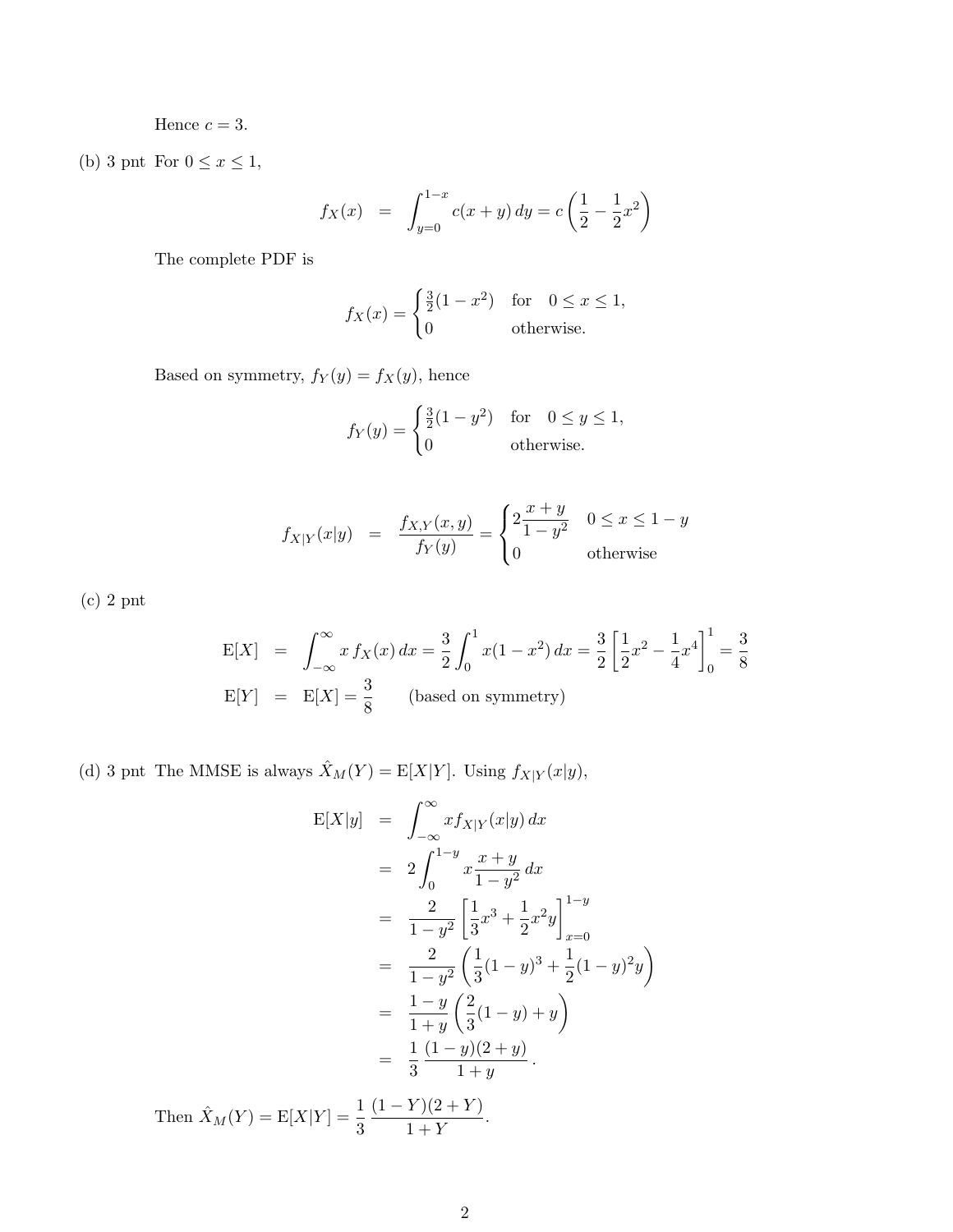(e) 2 pnt For  $0 \leq w \leq 1$ ,

$$
f_W(w) = \int_{x=-\infty}^{\infty} f_{X,Y}(x, w - x) dx
$$
  
= 
$$
\int_{x=0}^{w} 3(x + w - x) dx
$$
  
= 
$$
3 [wx]_{x=0}^{w} = 3w^2
$$

and  $f_W(w) = 0$ , otherwise.

### Question 2 (8 points)

In a test of a circuit, the probability that it functions correctly is  $p = 0.8$ . We test n circuits; the outcomes of the tests are independent. Let  $X$  be a RV that describes the outcome of a single test  $(0 \text{ or } 1)$ , and let K be the number of circuits that successfully pass the test.

- (a) Derive that the moment generating function (MGF) of X is  $\phi_X(s) = 1 p + p e^s$ .
- (b) What is the MGF of  $K?$
- (c) Use the MGF to derive  $E[K]$ ,  $E[K^2]$ , and compute from this  $Var[K]$ .
- (d) Use the central limit theorem to estimate the probability of finding at least 500 acceptable circuits in a batch of 600 circuits.
- (e) Using the Chebyshev inequality, what is an upper bound on the probability of finding at least 500 acceptable circuits in a batch of 600 circuits?

*Note:* You may express your answer for (d) in terms of  $\Phi(z)$  or  $Q(z)$ .

### Solution

(a)

$$
P_X(x) = \begin{cases} 1-p & x = 0, \\ p & x = 1, \\ 0 & \text{otherwise.} \end{cases}
$$
  

$$
\phi_X(s) = \sum_x e^{sx} P_X(x) = e^{s0} (1-p) + e^{s1} p = 1 - p + p e^{s}
$$

(b) Since the tests are independent,

$$
\phi_K(s) = (\phi_X(s))^n = (1 - p + p e^s)^n
$$

(c) Using the MGF,

$$
E[K] = \frac{d\Phi_K(s)}{ds}\Big|_{s=0} = n(1 - p + pe^s)^{n-1}pe^s\Big|_{s=0} = np
$$
  
\n
$$
E[K^2] = \frac{d}{ds}\frac{d\Phi_K(s)}{ds}\Big|_{s=0} = n(n-1)(1 - p + pe^s)^{n-2}p^2e^{2s} + n(1 - p + pe^s)^{n-1}pe^s\Big|_{s=0}
$$
  
\n
$$
= n(n-1)p^2 + np
$$
  
\n
$$
Var[K] = E[K^2] - (E[K])^2 = n(n-1)p^2 + np - n^2p^2 = np(1 - p)
$$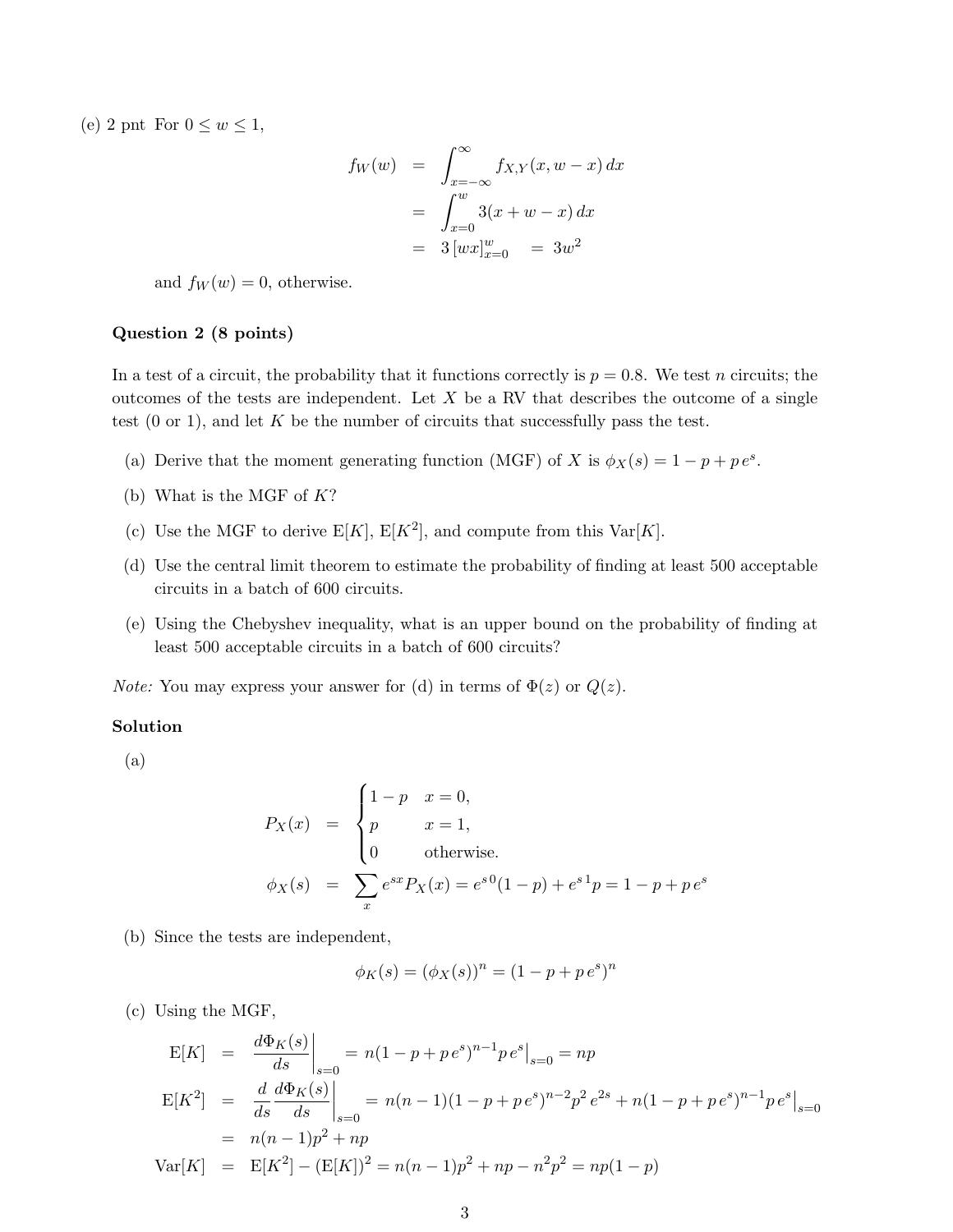This result is consistent with the mean and variance of a binomial distribution.

(d) For  $n = 600$ , we find  $E[K] = 480$ ,  $Var[K] = 96$ . Compute a normalized variable

$$
z = \frac{K - 480}{\sqrt{96}}
$$

which will be approximated by a Gaussian distribution.

$$
P[K \ge 500] = P\left[\frac{K - 480}{\sqrt{96}} \ge \frac{500 - 480}{\sqrt{96}}\right]
$$
  
=  $P[z \ge 2.04] \approx Q(2.04) \approx 0.0206$ 

(e) The Chebyshev inequality gives

$$
P[K \ge 500] = P[K - E[K] \ge 20]
$$
  
\n
$$
\le P[|K - E[K]| \ge 20] \le \frac{\text{Var}[K]}{(20)^2} = \frac{96}{400} = 0.24
$$

(This appears not very accurate. The first inequality can be improved if we assume the PDF is nearly symmetric.)

### Question 3 (10 points)

A continuous random variable X has PDF

$$
f_X(x) = \begin{cases} \frac{1}{12} & \text{for } -6 \le x \le 6, \\ 0 & \text{otherwise.} \end{cases}
$$

We observe a noisy version of X, namely  $Y = X + N$ , where N is an independent zero mean Gaussian random variable with variance 3.

Let  $X_{ML}(Y)$  be the maximum likelihood (ML) estimate of X based on a single observation of Y, and let  $\hat{X}_L(Y) = aY + b$  be the linear minimum mean square error (LMMSE) estimate of X.

- (a) What is  $E[Y]$ ,  $Var[Y]$ , and  $Cov[X, Y]$ ?
- (b) What is  $\hat{X}_{\text{ML}}(Y)$  ?
- (c) Is  $\hat{X}_{\text{ML}}(Y)$  an unbiased estimator?
- (d) Compute  $e_{ML}$ , the mean square error of the ML estimator.
- (e) Find a and b, the optimum coefficients for the LMMSE estimate.
- (f) Is  $\hat{X}_L(Y)$  an unbiased estimator?
- (g) What is  $e<sub>L</sub>$ , the mean square error of the optimum linear estimate.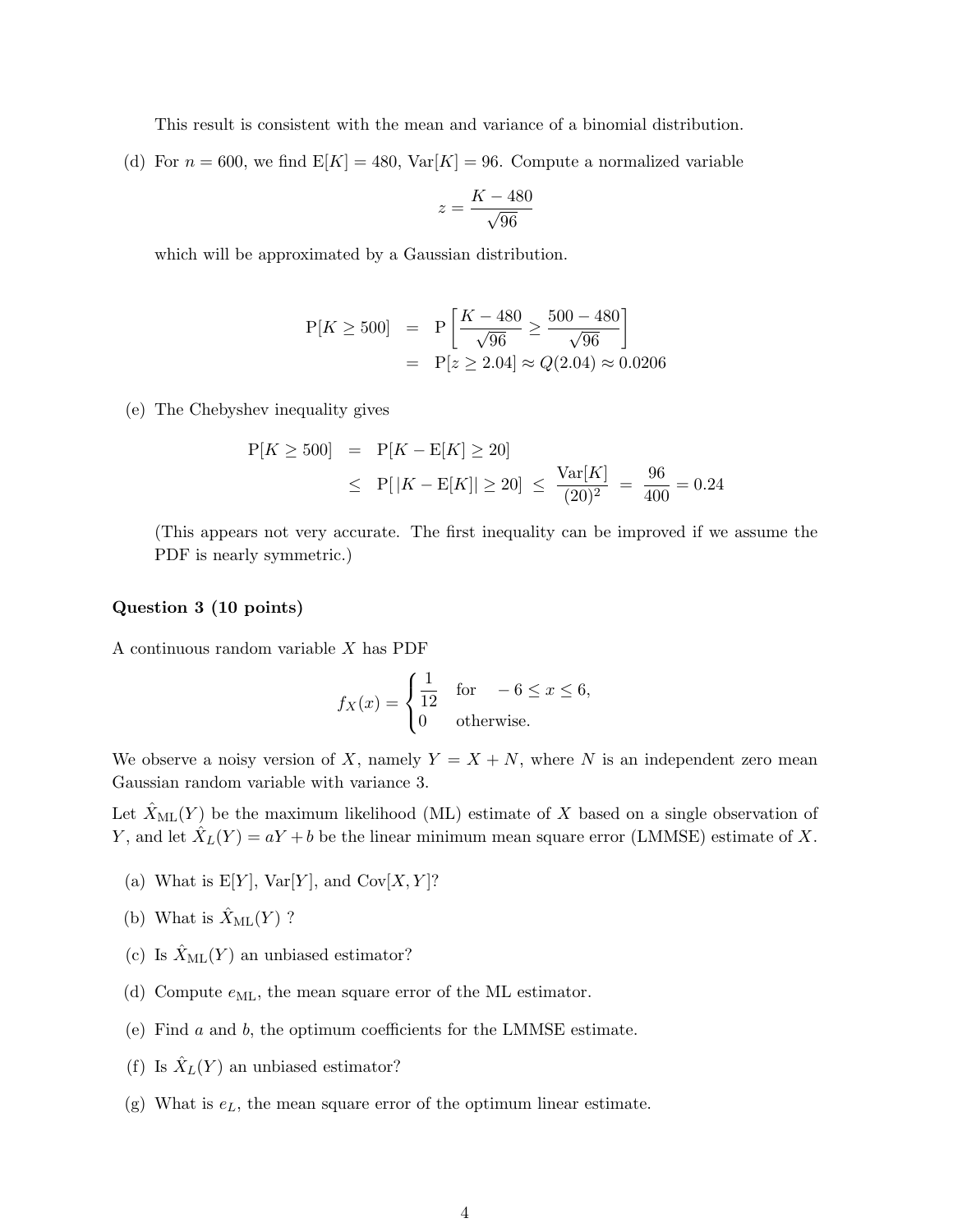### Solution

(a)

$$
E[X] = 0, \t Var[X] = \frac{(12)^2}{12} = 12
$$
  
 
$$
E[Y] = 0 + 0 = 0, \t Var[Y] = Var[X] + Var[N] = 12 + 3 = 15,
$$

since  $X$  and  $N$  are independent.

Since  $E[Y] = E[X] = 0$  (and using independence),

$$
Cov[X, Y] = E[XY] = E[X(X + N)] = E[X2] = Var[X] = 12.
$$

(b) The likelihood function (conditional PDF seen as function of  $X$ ) is

$$
f_{Y|X}(y|x) = f_N(y - x)
$$

Since it is zero mean Gaussian, the maximum of  $f_N(n)$  occurs for  $n = 0$ . Therefore, maximizing  $f_{Y|X}(y|x)$  over x gives  $x = y$ , and

$$
\hat{X}_{\text{ML}}(y) = \arg\max_{x} f_{Y|X}(y|x) = y
$$

Thus,  $\hat{X}_{ML}(Y) = Y$ .

- (c) Unbiased, because  $E[\hat{X}_{ML}(Y)] = E[Y] = 0$ .
- (d) The MSE of the ML estimator is

$$
E[(X - \hat{X}(Y))^2] = E[(X - Y)^2] = E[N^2] = 3.
$$

(e) The LMMSE estimator given Y is

$$
\hat{X}_L(Y) = \frac{\text{Cov}[X, Y]}{\text{Var}[Y]} (Y - \text{E}[Y]) + \text{E}[X] \n= \frac{12}{15}Y = \frac{4}{5}Y.
$$

Hence  $a = 4/5$  and  $b = 0$ .

- (f) Unbiased, because  $E[\hat{X}_L(Y)] = \frac{4}{5}E[Y] = 0.$
- (g) The correlation coefficient is

$$
\rho_{X,Y} = \frac{\text{Cov}[X,Y]}{\sqrt{\text{Var}[Y]\text{Var}[X]}} = \sqrt{\frac{12}{15}}
$$

Then  $e_L = \text{Var}[X](1 - \rho_{X,Y}^2) = 12(1 - \frac{12}{15}) = 12/5 = 2.4.$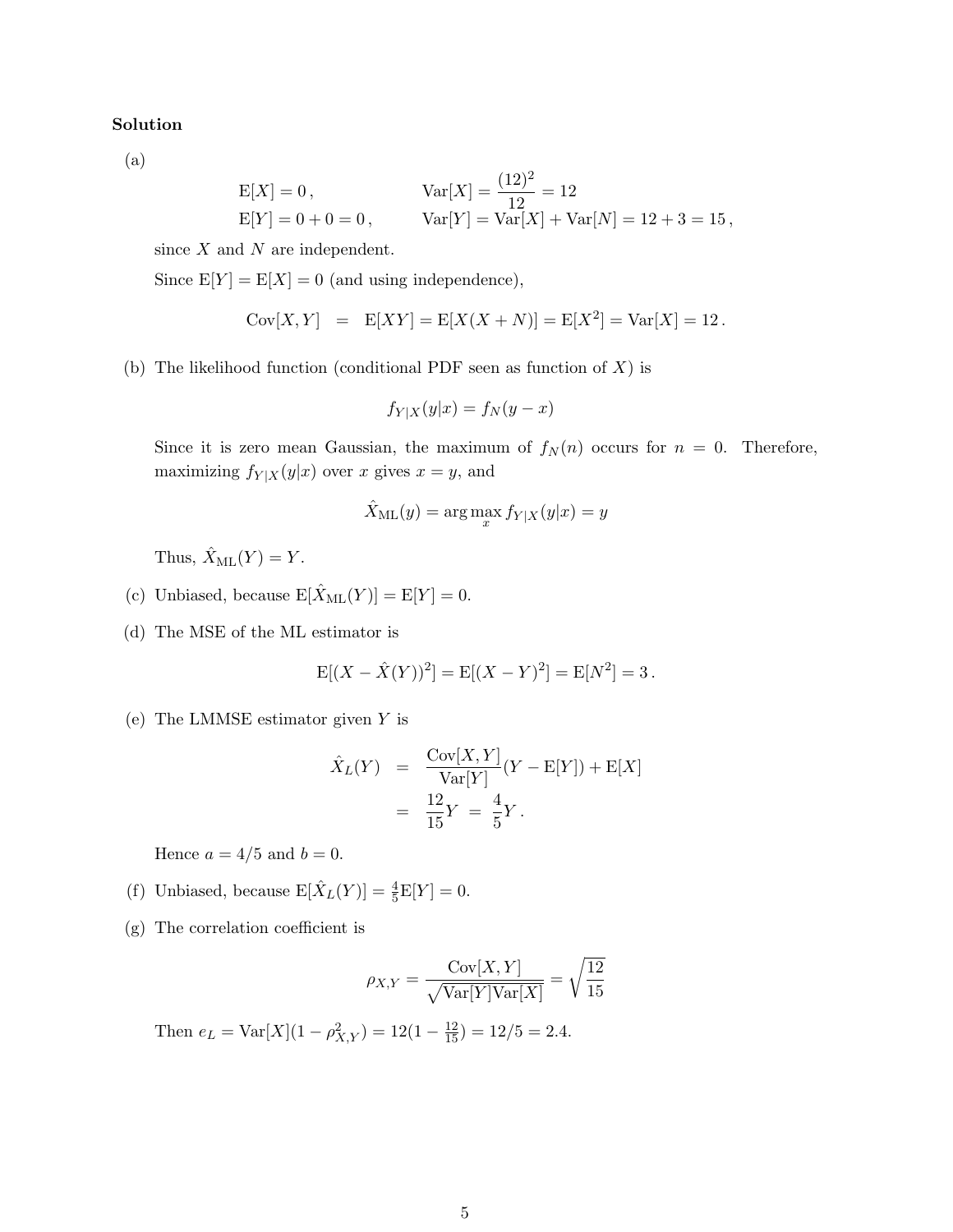## Partial exam EE2S31 SIGNAL PROCESSING Part 1: May 27th 2020 Block 2: Digital Signal Processing (14:35-15:35)

Open book, strictly timed take-home exam. (Electronic) copies of the book and the course slides allowed. No other tools except a basic pocket calculator permitted. Upload answers during 15:30-15:40.

This block consists of three questions (25 points), more than usual. This will be taken into account during grading. Answer in Dutch or English. Make clear in your answer how you reach the final result; the road to the answer is very important. No points will be awarded for results without a derivation. Write your name and student number on each sheet.

## Question 4 (9 points)

Given an analog signal  $x_a(t)$  with a spectrum shown below. I want to digitize the signal.



- (1 p) (a) What is the bandwidth of the signal?
- $(1 \text{ p})$  (b) What is the minimum sampling rate  $F_s$  to avoid aliasing?
- (2 p) (c) I have 2 A/D converters available, one operating at 50Hz, the other operating at 60Hz. Can I use any of the two to sample the signal without aliasing? Sketch and explain!
- (3 p) (d) I would like to down-convert the signal  $x_a(t)$ , i.e. reconstruct the equivalent baseband signal. Is that possible given any of the sampling rates in point (b) and (c), assuming ideal interpolation? Give the equation to reconstruct the baseband signal using ideal interpolation!
- (2 p) (e) What changes if I use sample-and-hold interpolation for the same purpose as in (d)? Sketch and explain in case 60Hz sampling rate is chosen!

### Solution

- (a)  $B = 80 60 = 20$  Hz.
- (b) It is an integer band positioned signal, therefore  $F_s^{(min)} = 2B = 40Hz$ . To verify this, the sampled spectrum is shown below.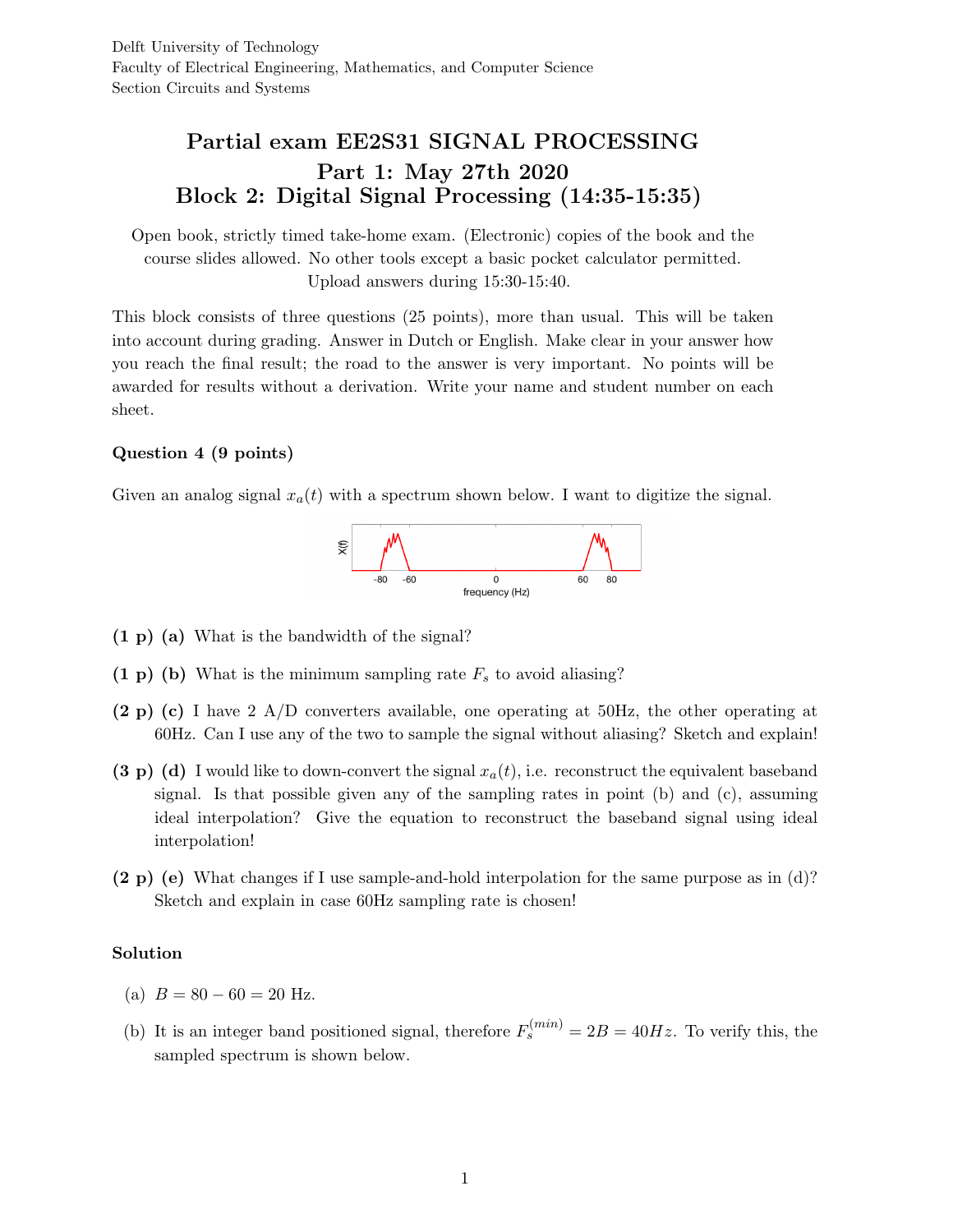

(c) As shown in the figures below, sampling at 50Hz causes aliasing, while sampling at 60Hz is possible.



(d) After inspection of the sampled spectra, we can say that (1) it is possible for 60Hz: the baseband spectrum (0-20Hz) is the perfect replica of the original spectrum. (2) it is not possible for 50Hz (3) it is not directly possible for 40Hz: the baseband spectrum is the inverted image of the original spectrum (there is an easy fix, but we did not cover this during the course).

The reconstruction formula is (an ideal low-pass filter can be used):

$$
x_a(t) = \sum_{n = -\infty}^{\infty} x[n]g_{id}(t - nT_s),
$$
 with  $T_s = \frac{1}{F_s}$ , where  $F_s = 60$ Hz, and  

$$
g_{id}(t) = \frac{\sin(\pi t/T_s)}{\pi t/T_s}
$$

(e) As evident from the frequency response of the sample-and-hold interpolator shown below (in thick black line), it will let through frequencies above  $F_s/2 = 30Hz$ , i.e. there will be some aliasing from the shifted copies at higher frequencies. Moreover, it also attenuates frequencies below but close to 20Hz which is also undesirable. The spectrum of the sampled signal and its multiplication with the S/H frequency response are also shown below (in blue and red, respectively).

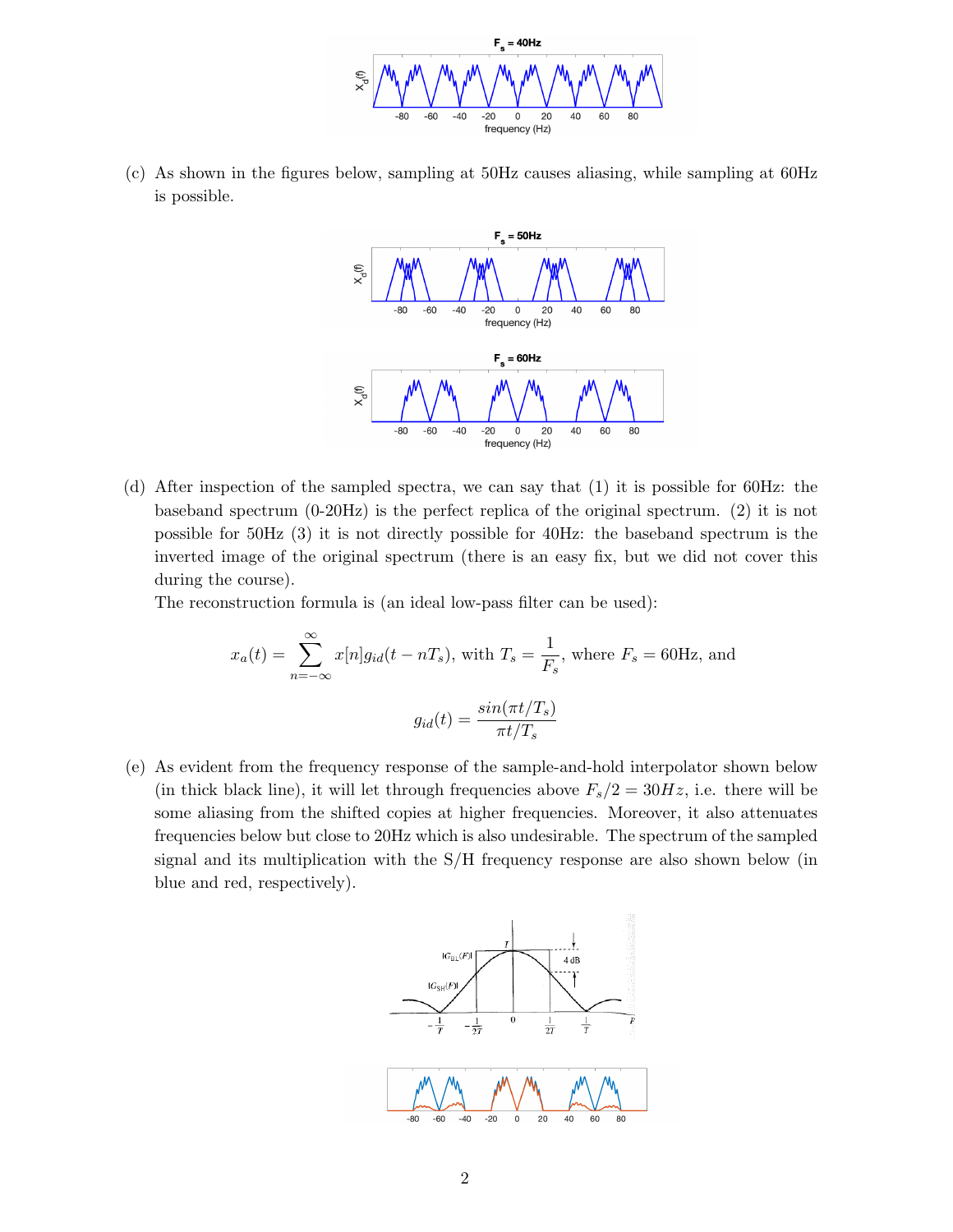### Question 5 (7 points)

Given a discrete sequence  $g_1[n]$  as shown below.



- (1 p) (a) How is  $G_1[k]$ , the 10-point DFT of  $g_1[n]$  related to the  $G_1(\omega)$ , the DTFT of  $g_1[n]$ ? Explain!
- (2 p) (b) The disk where we stored  $G_1[k]$  was corrupted. We did not store  $g_1[n]$  We could retrieve the magnitude of some of the DFT coefficients, these are shown in the figure below. Is it possible to reconstruct the missing values  $|G_1[1]|, |G_1[4]|$  and  $|G_1[7]|$ ? Explain and sketch!



- (1 p) (c) What is the 5-point DFT of  $g_1[n]$ ? Explain and sketch/express in terms of  $G_1[k]$ !
- (3 p) (d) Given  $g_2[n]$  as shown below. What is its 10-point DFT, denoted by  $G_2[k]$ , expressed in terms of  $G_1[k]$ ?



## Solution

- (a) The 10-point DFT consists of 10 equidistant samples of the DTFT, at frequencies  $2\pi k/10$ with  $k = 0, ..., 9$ .
- (b) For real sequences  $|X(k)| = |X(N-k)|$ , therefore,  $|G_1[1]| = |G_1[9]|$ ,  $|G_1[4]| = |G_1[6]|and|G_1[7]| =$  $|G_1[3]|.$

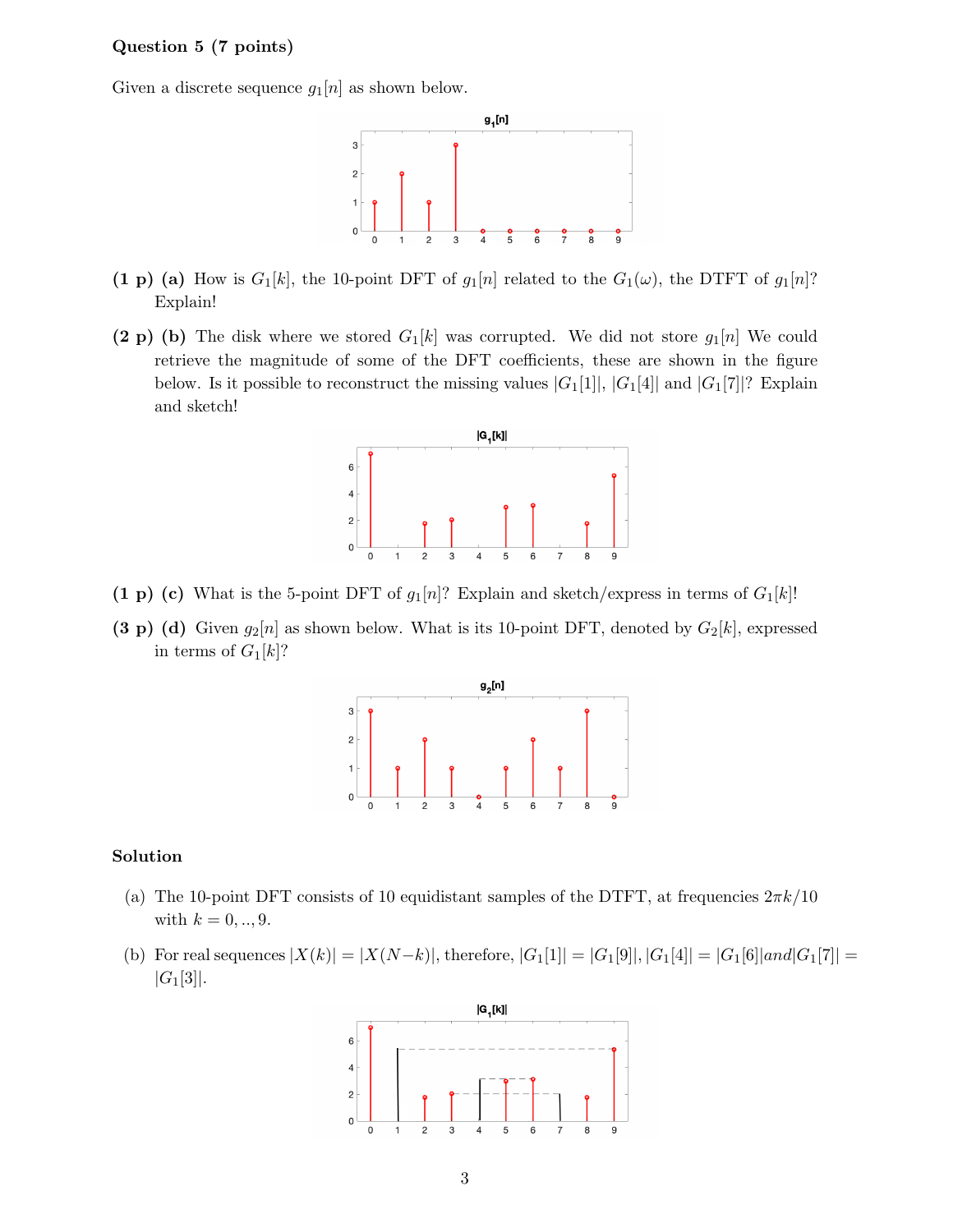- (c) The 5-point DFT (let's denote with  $G_1^{(5)}$  $_1^{(5)}$ ) consists of 5 equidistant samples of the DTFT, at frequencies  $2\pi k/5$ , with  $k = 0, ..., 4$  as such, the 5 coefficients are equal to every second coefficient of the 10-point DFT:  $G_2^{(5)}$  $\binom{5}{2}[0] = G_1[0], G_2^{(5)}$  $\binom{5}{2}[1] = G_1[2], G_2^{(5)}$  $\binom{5}{2}[2] = G_1[4], G_2^{(5)}$  $2^{(3)}[3] =$  $G_1[6],\,G_2^{(5)}$  $\binom{5}{2}[4] = G_1[8].$
- (d)  $g_2[n]$  is equal to a circularly shifted version of  $g_1[n]$  plus a time-reversed and circularly shifted version it, as follows:

 $g_2[n] = (g_1[n-5])_{10} + (g_1[3-n])_{10}$ 

Using the DFT properties for linearity, time reversal and circular time shift, we get:  $G_2[k] = G_1[k]e^{-5j2\pi\frac{k}{N}} + G_1[10-k]e^{-3j2\pi\frac{k}{N}}$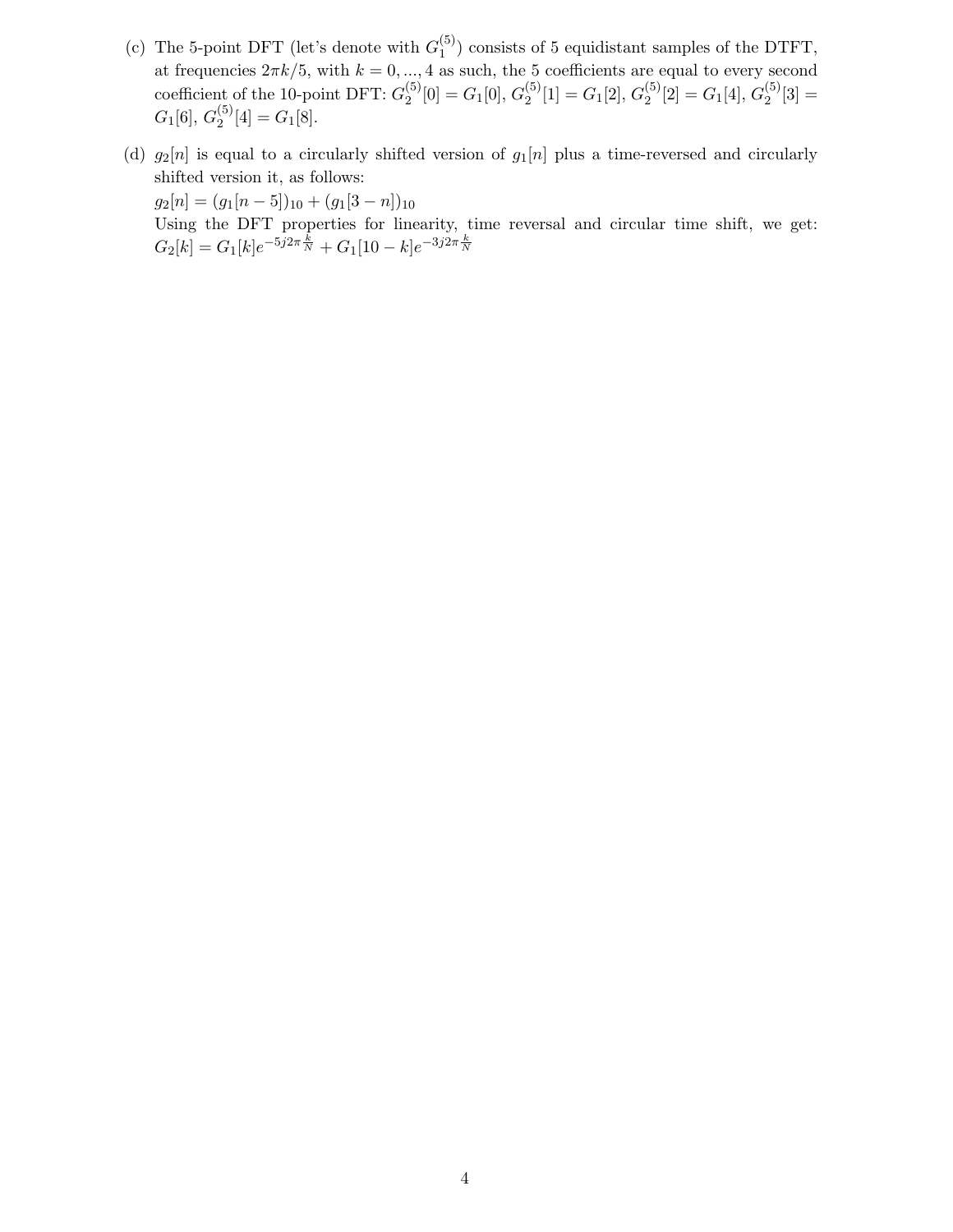### Question 6 (9 points)

Given a short discrete sequence  $x[n]$  and a filter with impulse response  $h[n]$ , as shown below:  $x[n] = [1, 2, 1, 0, -1, -2]$   $h = [1, 2, 3, 3, 2, 1]$ 

- (2 p) (a) Describe the 4 consecutive steps of performing the filtering using DFT. Be as specific as possible, but no need to make any computations at this point!
- (1 p) (b) What is the value of the 6th sample of the filtered signal?
- (2 p) (c) Now, consider the circular convolution of  $x[n]$  and  $h[n]$ ! What is the value of the 6th sample? Is it different or identical to the solution in (b)? Explain!
- (4 p) (d) Given the 3-point DFTs of the sequences  $x_1[n] = [1, 1, -1]$  and  $x_2[n] = [2, 0, -2]$ as  $X_1[n] = [1, 1 - 1.73j, 1 + 1.73j]$  and  $X_2[n] = [0, 3 - 1.73j, 3 + 1.73j]$ . Explain how to compute  $X[k]$ , the 6-point DFT of  $x[n]$  using these 3-point DFTs! Be as specific as possible. Compute the coefficients  $X[0]$  and  $X[3]$ !

### Solution

- (a) 1. zero-pad each sequence such that they both have  $6+6-1=11$  samples 2. take the 11point DFT of each sequence 3. multiply their DFTs 4. take the inverse DFT of the product.
- (b) It is easier to compute this using linear convolution, rather than using the DFT.  $y[5] =$  $\sum_{k=0}^{5} x[k]h[5-k] = 1 \cdot 1 + 2 \cdot 2 + 1 \cdot 3 + 0 + (-1) \cdot 2 + (-2) \cdot 1 = 4$
- (c) The value of the 6th sample of the circular convolution is 4 as well. Explanation: Linear convolution of the two sequences gives a sequence of 11 samples. We also know that circular convolution of two sequencs is equivalent to multiplying their 6-point DFTs directly, and taking the IDFT of that. We know that linear and circular convolution are not equivalent: using a 6-point DFT to reconstruct an 11-sample signal will result in temporal aliasing. However, temporal aliasing does not affect all samples. Only samples beyond the 6th sample will be aliased onto the first samples of the sequence due to the circular shifting. Therefore, only the first 11-6=5 samples are affected, the 6th sample is unaffected.
- (d) Using the divide and conquer approach, a 6-point DFT can be computed using a combination of 2-point and 3-point DFTs by properly arranging the samples of the sequence in a matrix. Steps of the computation:
	- 1. We obtain the sequences  $x_1[n]$  and  $x_2[n]$  if we store  $x[n]$  in a 2-by-3 matrix column-wise:  $\begin{bmatrix} 1 & 1 & -1 \end{bmatrix}$
	- $\begin{vmatrix} 2 & 0 & -2 \end{vmatrix}$
	- 2. Compute the 3-point DFT of each row.

**3.** Multiply each element with a phase factor  $W_6^{lq} = e^{-j2\pi lq/6}$ , with l being the row-index and q the column-index of each element.

3. Compute the 2-point DFT of each row. The resulting matrix gives the 6-point DFT in the following arrangement:  $\begin{bmatrix} X[0] & X[1] & X[2] \\ X[3] & X[4] & X[5] \end{bmatrix}$ 

Accordingly, to obtain X[0] and X[3] (unnecessary computations are omitted and indicated